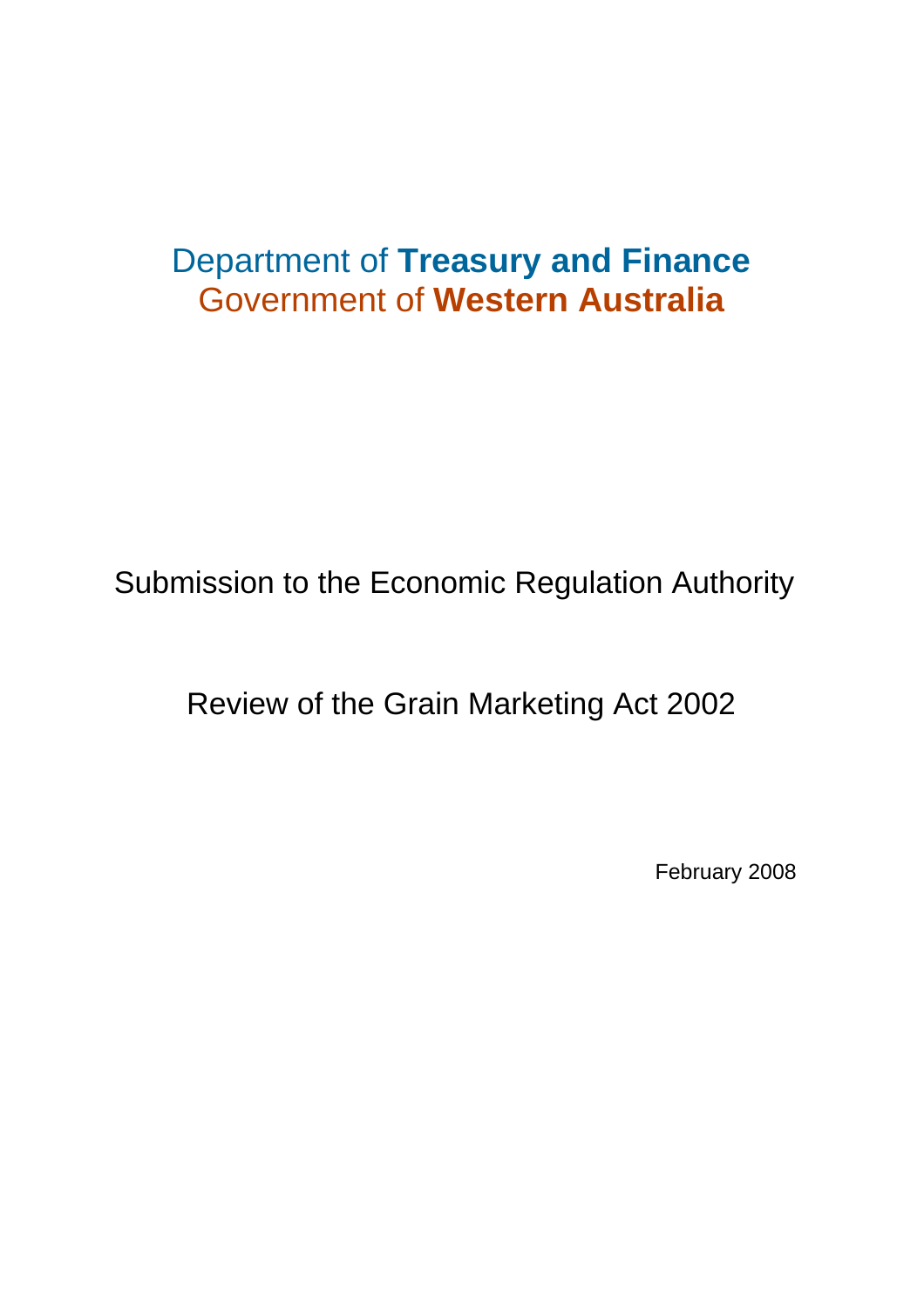## **Contents**

| Introduction                | $\overline{2}$ |
|-----------------------------|----------------|
| Background                  | $\overline{2}$ |
| <b>Single Desk</b>          | 3              |
| <b>Partial Deregulation</b> | 4              |
| <b>Full Deregulation</b>    | 6              |
| Conclusion                  | 6              |
| <b>References</b>           |                |
| Attachment                  |                |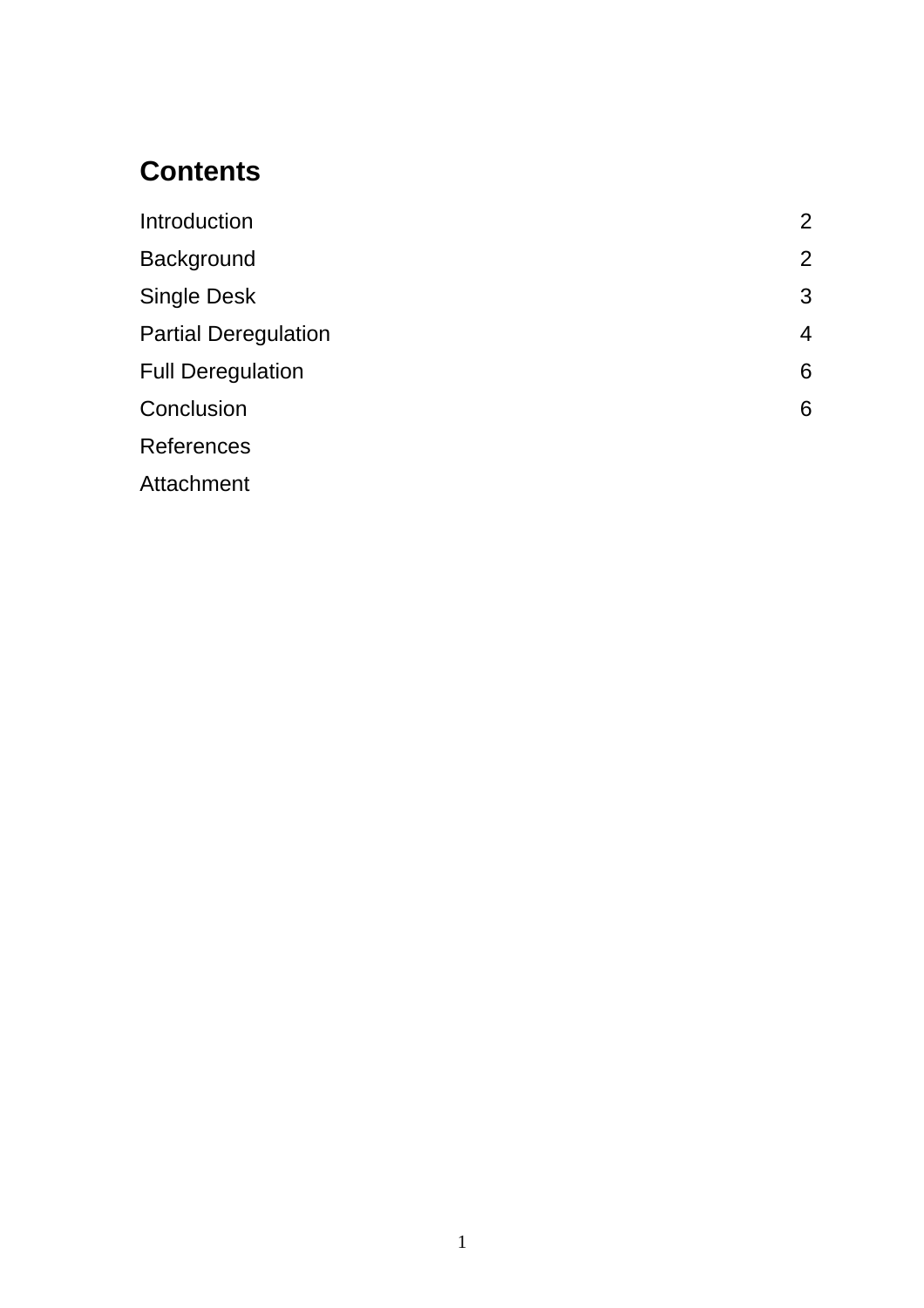#### **Introduction**

Grain marketing reforms in Western Australia have already removed single desk powers from prescribed grains that are traded domestically or exported in containers rather than bulk. This submission focuses on the key economic questions of whether single desk powers, the current system of partial deregulation of prescribed grains through licensed competition or full deregulation (removal of the single desk) is the best policy for the bulk export of prescribed grain.

The public interest in the case of the *Grain Marketing Act 2002* (the Act) is largely the interests of Western Australia's grain growers, rather than consumers who are obviously overseas. While there are other relevant concerns (eg private grain traders who would like to compete with the Grain Pool Proprietary Limited (GPPL $<sup>1</sup>$  $<sup>1</sup>$  $<sup>1</sup>$ ) on a level playing field), the key purpose of the Act is the welfare of</sup> grain growers. The key question would therefore seem to be, do growers benefit most from the market power that the single desk provides as was intended, or is partial or full deregulation more in their interests?

The Department of Treasury and Finance (DTF) has an interest in the Act as it had a coordinating role in the implementation of the National Competition Policy (NCP). The issue of single desk powers for grain export was a high profile NCP issue.

With the creation of the Grain Licensing Authority (GLA), which issues licences allowing private traders to compete with the GPPL, the DTF has had a continuing role through membership of the GLA Board.

#### **Background**

The issue of single desk powers being given to State and Commonwealth statutory marketing entities has long been debated. While there has been considerable grower support for these organisations, independent studies have consistently shown that GPPL does not have the market power to benefit growers through single desk selling. Most jurisdictions have now removed single desk powers; with the partially deregulated GPPL and the Australian Wheat Board (AWB), the remaining two organisations that still maintain statutory single desk. The new Commonwealth Government has indicated it will remove the AWB's single desk.

NCP played a substantial role in reforming grain markets, and influencing the arrangements in Western Australia. The NCC did not accept Western Australia's initial reviews of grain marketing in 2000, which supported the status quo. The NCC warned Western Australia that it would have a deduction in its competition payments unless the finding for retention of the single desk was reconsidered. Meetings between the Government and the NCC led to an agreement in which Western Australia agreed to partial deregulation through:

<span id="page-2-0"></span>The Local Corporation<br>
The Fig. 2 of Co-operative Bulk Handling (CBH)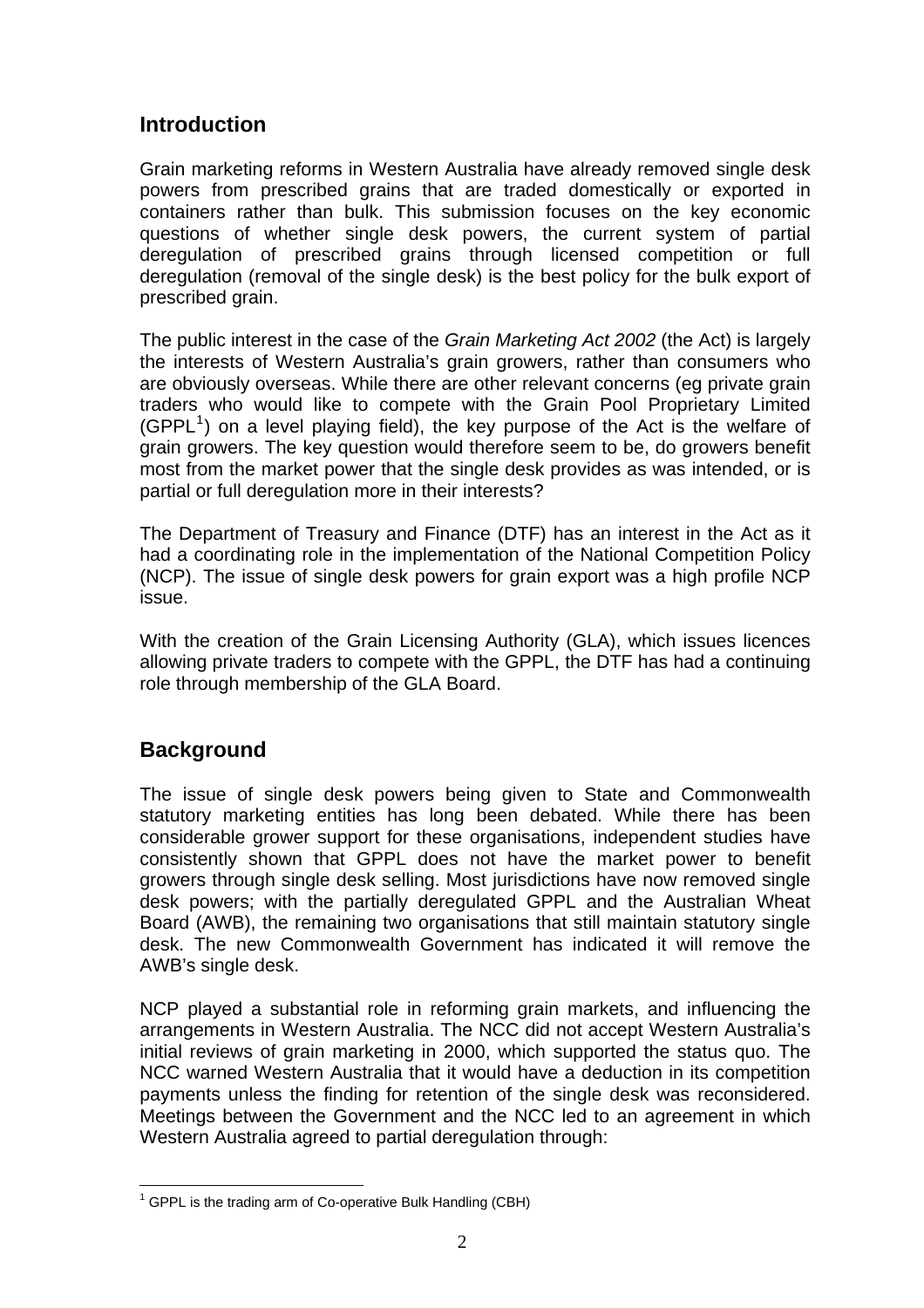- granting licences to private traders so that they could accumulate and export the prescribed single desk grains (barley, canola and lupins);
- establishing the GLA to grant licences to private traders in those markets in which GPPL did not have market power to achieve a price premium; and
- including a representative of the DTF on the GLA Board in addition to two grower representatives and a representative of the Department of Agriculture and Food (DAF).

Changes to the Act were introduced in November 2002 to implement the agreement. Subsequently the GLA was established and commenced operations in August 2003.

One effect of the GLA's operation is that it has provided quantitative information on the market impact of partial deregulation in comparison with the fully regulated single desk. In particular it has provided opportunity to make comparison of cash prices growers received for their grain in the case of the single grain buyer (monopsony) with prices being achieved through the partially competitive grain purchasing market (resulting from the GLA's role).

#### **Single Desk**

The economic rationale for the single desk is that a single seller is able to achieve a price premium by virtue of its market power. Market power is exercised by strategically and temporarily withholding supply from a market. This can only be effective if the seller dominates a market such that by withholding it materially increases price. As one of many suppliers to the global market for grains, the GPPL does not have this degree of market power so it would be surprising if it achieved a premium. In addition, substitute products are available in some of the overseas markets for these prescribed grains, further limiting the capacity to achieve a price premium.

- In the case of lupins, they are exported principally as an ingredient for livestock feed rations. This is a very competitive market in which other grains, such as soybeans, can easily replace lupins unless the price is right. That is, price premiums are extremely unlikely.
- Western Australia's total export of barley is only around 10% (in 2005-06 it was 11%) of world trade and by this measure alone would seem unlikely to have market power. Moreover In the case of feed barley there are other feeds such as corn and pasture, which can substitute for barley, and there is also substantial competition from other suppliers such that market power is extremely unlikely.
- Malt barley also involves significant competition, and in the Chinese market, some ability to substitute adjuncts such as broken rice and corn and to a lesser extent, wheat beer. There would seem little opportunity to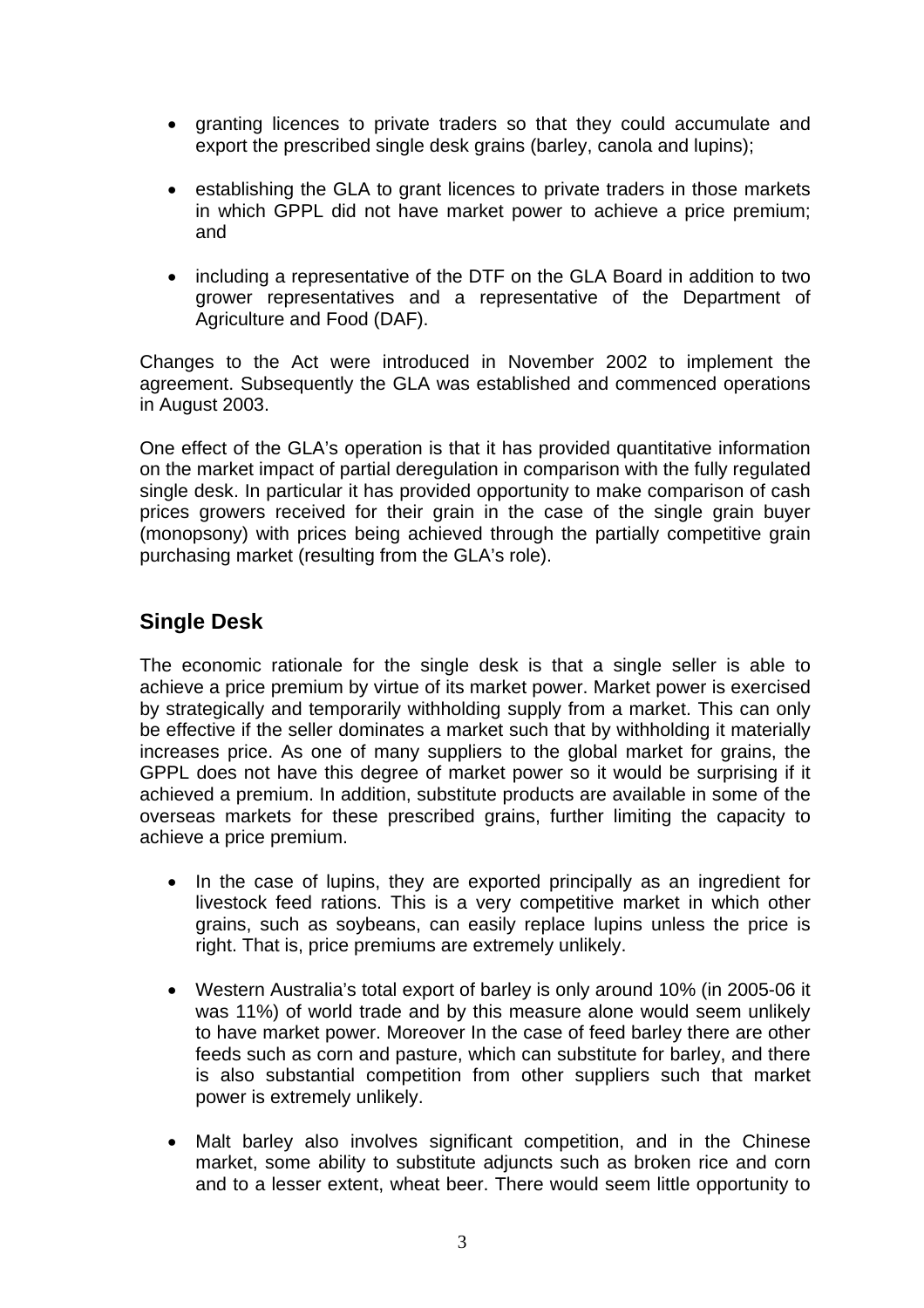exercise market power, although GPPL may have had on occasions very brief opportunities when competitors are in short supply.

• Canola produces canola oil, which is substitutable by other oils, such as sunflower, soybeans and palm oils.

Consistent with the above, three reviews commissioned by the GLA have all concluded that GPPL has very little, if any ability to push up grain prices (these reviews are available on the GLA website). The one exception was that two of the reviews (one by Farm Horizons in 2004 and the other by Storey Marketing in 2005) concluded that GPPL exercised market power for malt barley on the Japanese market. While GPPL may achieve a premium on this market, it is not clear that this is a result of GPPL's market power or whether it is the particular relationships in the Japanese market.

In contrast to its impact on world grain markets, the GPPL's single desk powers mean it has had absolute market power in the grain purchase/accumulation market in Western Australia where GPPL buys barley, canola and lupins for export and has retained a partially protected status under the GLA.

#### **Partial Deregulation**

The granting of licences by the GLA has resulted in traders exporting barley and canola, leading to a significantly more competitive grain accumulation market, most notably in the case of feed barley. Not surprisingly, higher grain prices were observed following the GLA meetings when licences were granted as the private traders took advantage of their licences to accumulate grain for export.

Subsequently, two econometric studies have estimated the impact on the prices growers receive from the private traders' competition with the grain pool. The first of these, *Analysis on the impact of special export licences on prescribed grain cash prices in Western Australia*, undertaken by the Department of Agriculture and Food (DAFWA), estimated that the impact was to increase payments to farmers for feed barley by just over \$10 per tonne and malting barley by \$7 per tonne.

The second study, *The price impact of partial deregulation in the Western Australian grain export market*, was by the DTF, who estimated that payments to farmers had increased by \$8.50 per tonne for feed barley and by about \$3.80 per tonne for malt barley as a result of partial deregulation. (These studies are available at the GLA's website)**.** Even if the lower DTF estimate is used, and it is very conservatively assumed that partial deregulation only benefits those who have sold grain to private traders, the total benefit for feed barley would be \$3.7 million in 2004 and \$5.2 million in 2006 and for malt barley \$130,000 in 2004 and \$550,000 in 2006.

An independent review of the impact of partial deregulation by RSM Bird Cameron in 2005 estimated a net benefit of \$2.9 million to growers in the first year of GLA operation. With more licences granted in 2007 allowing private traders to purchase substantially more grain for export, and very much higher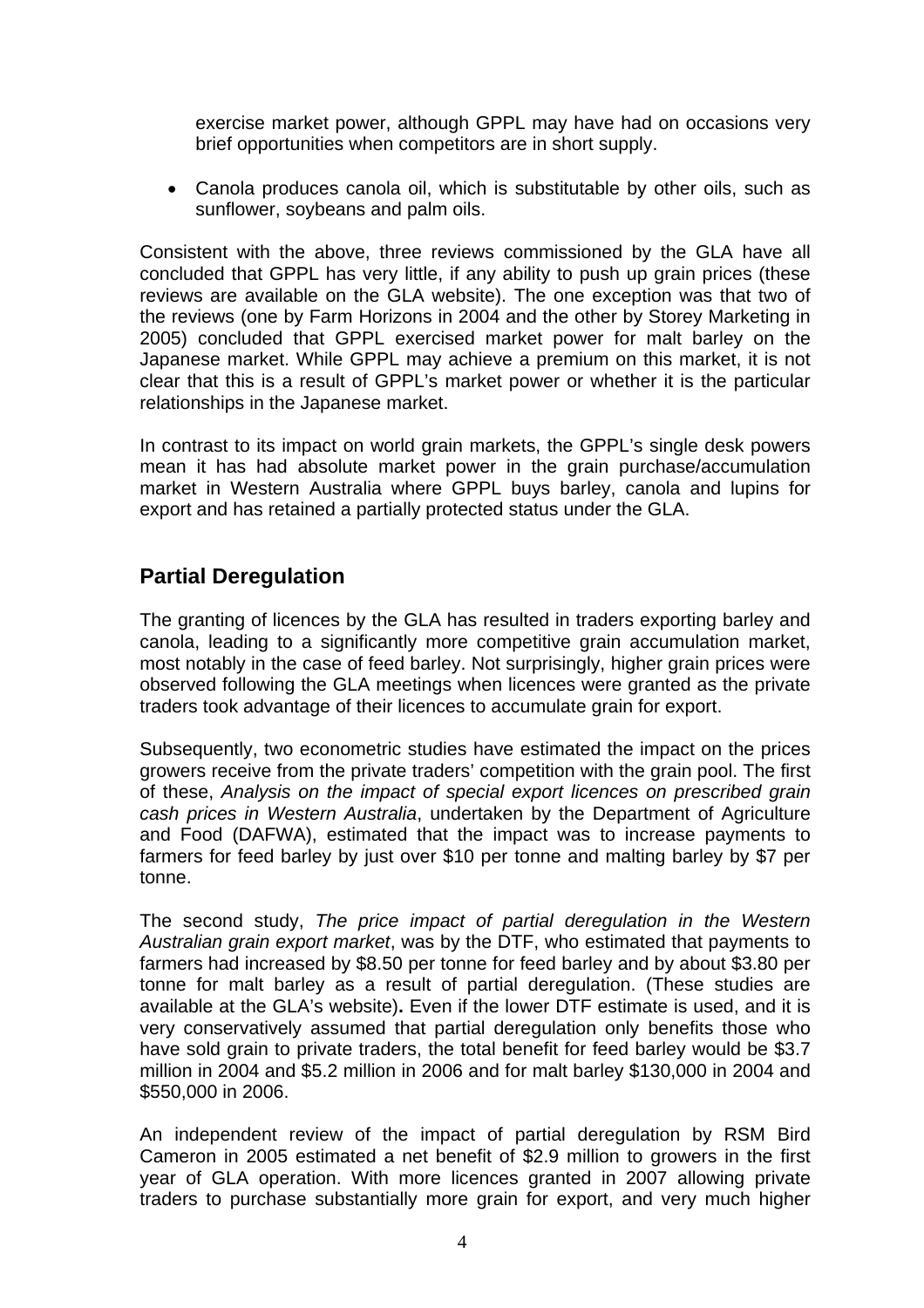grain prices, benefits are likely to be higher than shown by these studies based on earlier data.

The GPPL's single desk powers have not appeared to deliver the intended market power in export markets. However, it provided GPPL absolute market power in the accumulation market as prior to the advent of the GLA, as the only buyer of barley, canola and lupins for bulk export. In effect, GPPL has been a monopsony, which economic theory would suggest means lower prices paid to grain growers than if the GPPL had competition. The findings of the above studies show that this is not just theory, with prices to grain growers significantly higher when there is competition between grain accumulators.

The Attachment provides greater detail with a figure representing an analysis of the single desk monopsony versus competition to accumulate grain with the associated benefits to growers. Part of the benefit to growers would represent a loss to GPPL as higher prices are paid for grain. The fact that the growers are shareholders of CBH/GPPL complicates this analysis. A further benefit to growers from competition is that higher prices may encourage increased production, and with this higher profit to growers, although this effect is likely to be small.

It is likely, also, that there will be dynamic efficiency gains from GPPL having to compete with private traders for grain, GPPL will have an imperative to operate efficiently, create and innovate to be a responsive organisation or it will lose market share. An observation of changes to GPPL since partial deregulation is the extent to which it appears to have opened up new marketing services in response to private trader competition**.** 

Another benefit of partial deregulation is that instead of one company with its limited networks of grain salesmen and market contacts, partial deregulation has involved another 11 to 12 companies in the selling of Western Australia's grain. These companies are large, in many cases far bigger than GPPL, and have the potential to sell grain into markets in which GPPL does not operate.

In summary, while there is little or no evidence to support claims of the benefits from single desk export marketing, there are benefits from the competition partial deregulation brings:

- benefits through higher prices paid to growers conservatively estimated to be \$8.50 per tonne for feed barley in 2005;
- emergence of cash market creates valuable marketing alternative to growers;
- significant gains from 'dynamic efficiency' as competition drives a response from GPPL which may include increased productivity and is evident in the wider range of selling options that are now offered;
- possibly more effective marketing as many companies with their salesmen and network of contacts selling the grain rather then one company; and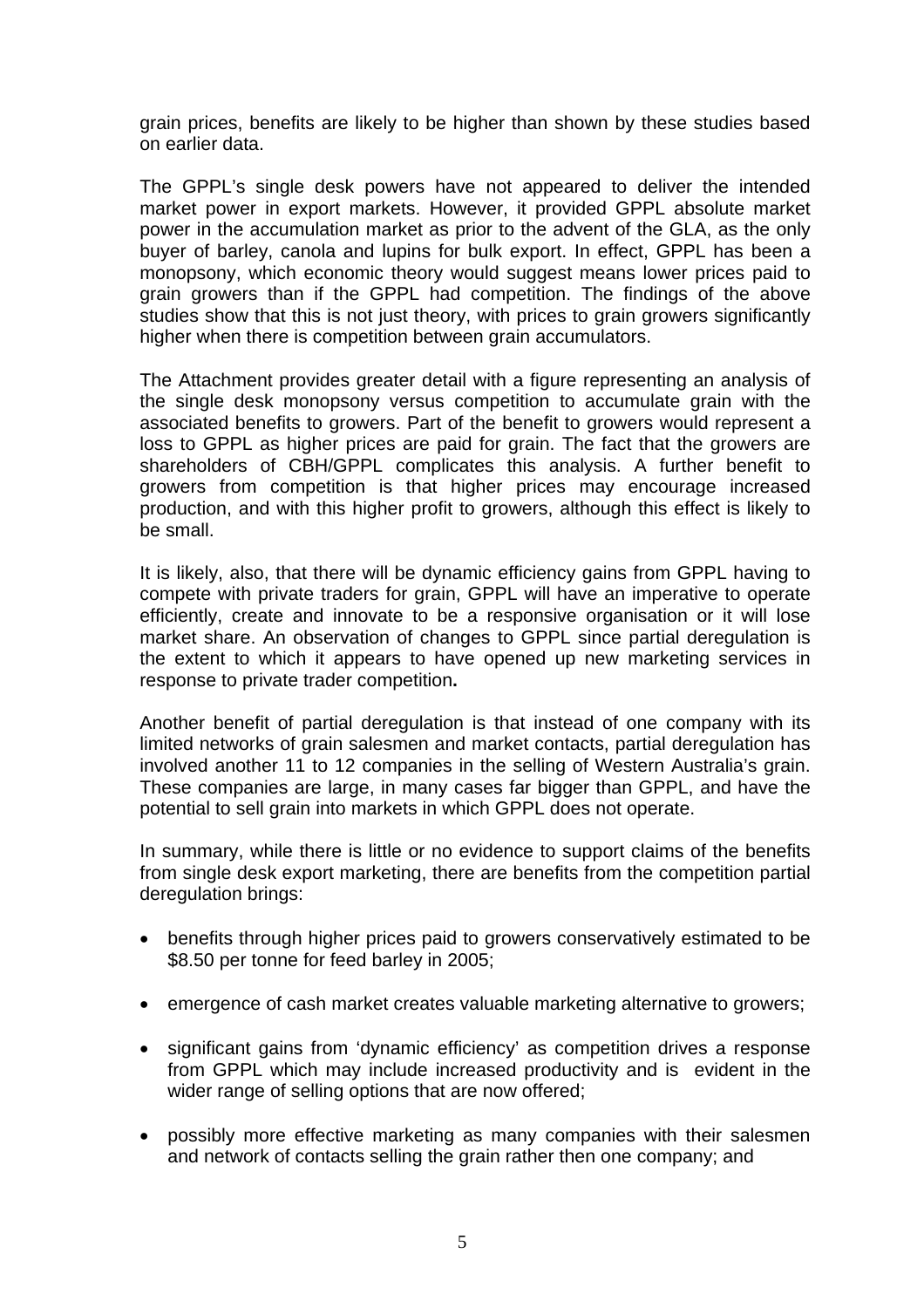• small gains through higher production and profit as a result of the higher price.

### **Full Deregulation**

In a fully deregulated market, the benefit from competition could be greater than for partial deregulation as there would not be any barrier to entry, whereas the GLA can and does refuse to grant some licence applications. Possibly a deregulated market would attract more private traders. Therefore greater benefits to growers could be expected than for partial deregulation.

In addition with full deregulation there would be other benefits over partial deregulation:

- avoiding the cost of the GLA, which although not a major consideration, would save the GPPL and private traders a total of \$300,000 to \$400,000 per year;
- avoiding the cost to private traders and the GPPL of complying with GLA regulation (eg. meeting the information requirements of the GLA in applying for a licence in the case of the private traders and for the GPPL providing market information to the GLA); and
- avoiding uncertainty and delayed decision making for private traders, who cannot purchase grain for export until they are advised they have a licence and applications may not be successful. Greater certainty would assist their decision making and may also mean they invest more in the industry.

Some grain growers have had a clear preference for a fully regulated grain market for barley, canola and lupins. However four years of partial deregulation would appear to have most growers now comfortable with and better able to cope with partial deregulation. The points above would suggest that partial deregulation could be viewed as a useful transition for growers and GPPL to prepare them for full deregulation.

#### **Conclusion**

- There is little evidence to support the view that GPPL is able to achieve higher prices on export markets as a result of the market power the 'single desk' gave it.
- There is evidence from two studies that partial deregulation is associated with higher prices to growers than when the GPPL is the only grain purchaser.
- In addition to higher prices to growers, partial deregulation provides other benefits over the single desk: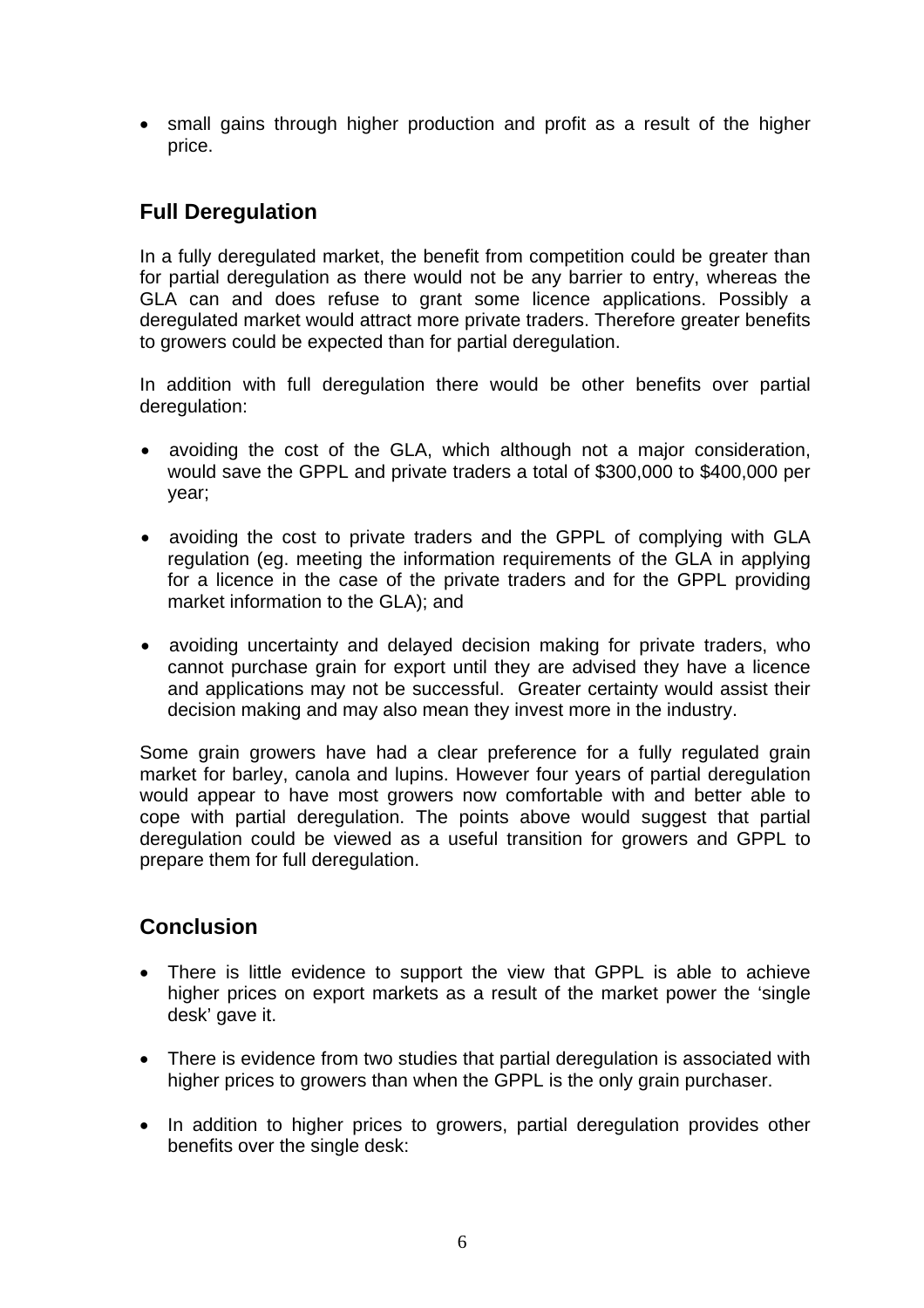- o increased productivity through 'dynamic efficiency' as GPPL responds to competition;
- o wider range of selling options to growers;
- o more effective marketing and selling networks; and
- o higher production and profit to growers.
- There is a strong evidence that full deregulation will deliver additional benefits over partial deregulation:
	- o attracting more private traders leading to more competition with and better prices to growers;
	- o enabling savings to GPPL and private traders by avoiding the cost of GLA and its compliance requirements; and
	- o providing predictability of grain purchase arrangements for private traders and growers who would not need to cope with the uncertainty of whether they will or will not be granted a licence;
- On the basis of the above, there is a good case for full deregulation. Partial deregulation, specifically the role of the GLA would seem to have been a useful transition for growers and the GPPL to a fully deregulated market.

#### **References**

Advance Trading Australia (2006), *Grain Market Assessment in Western Australia: An Assessment of the Existence and Extent of Price Premiums Resulting from Market Power Available to the Main Export Licence Holder.* Grain Licensing Authority (July 2006), *[http://www.gla.wa.gov.au/documents/ Assess](http://www.gla.wa.gov.au/documents/%20Assess%20Price%20Premium_Market_Power-Advance%20Trading%202006.pdf)  [Price Premium\\_Market\\_Power-Advance%20Trading%202006.pdf](http://www.gla.wa.gov.au/documents/%20Assess%20Price%20Premium_Market_Power-Advance%20Trading%202006.pdf)*

Economic Regulation Authority (2007), Review of the *Grain Marketing Act 2002*. Issue Paper, 5 December 2007[,http://www.era.wa.gov.au/cproot/6247/2/2007](http://www.era.wa.gov.au/cproot/6247/2/2007%201205%20Issues%20Paper%20-%20Review%20of%20the%20Grain%20Marketin%20g%20Act%202002.pdf)  [1205%20Issues%20Paper%20-%20Review%20of%20the%20Grain%20Marketin](http://www.era.wa.gov.au/cproot/6247/2/2007%201205%20Issues%20Paper%20-%20Review%20of%20the%20Grain%20Marketin%20g%20Act%202002.pdf)  [g%20Act%202002.pdf](http://www.era.wa.gov.au/cproot/6247/2/2007%201205%20Issues%20Paper%20-%20Review%20of%20the%20Grain%20Marketin%20g%20Act%202002.pdf)

Farm Horizons (2004), *Price Premiums from Market Power: An Assessment of the Existence and Extent of Price Premiums Resulting from Market Power Available to the Main Export Licence Holder.* Grain Licensing Authority (May 2004), [http://www.gla.wa.gov.au/documents/Assess\\_Price\\_Premiums\\_Market](http://www.gla.wa.gov.au/documents/Assess_Price_Premiums_Market%20Power-Farm%20Horizons_2004.pdf)  [Power-Farm%20Horizons\\_2004.pdf](http://www.gla.wa.gov.au/documents/Assess_Price_Premiums_Market%20Power-Farm%20Horizons_2004.pdf)

Layman, Bruce (2006), *The Price Impact of Partial Deregulation in the Western Australian Grain Export Market*. Economic Policy Division, Department of Treasury and Finance (July 2006), [http://www.gla.wa.gov.au/ documents/Partial](http://www.gla.wa.gov.au/%20documents/Partial_Deregulation_Analysis_DTF_Jul_06.pdf)  Deregulation Analysis DTF Jul 06.pdf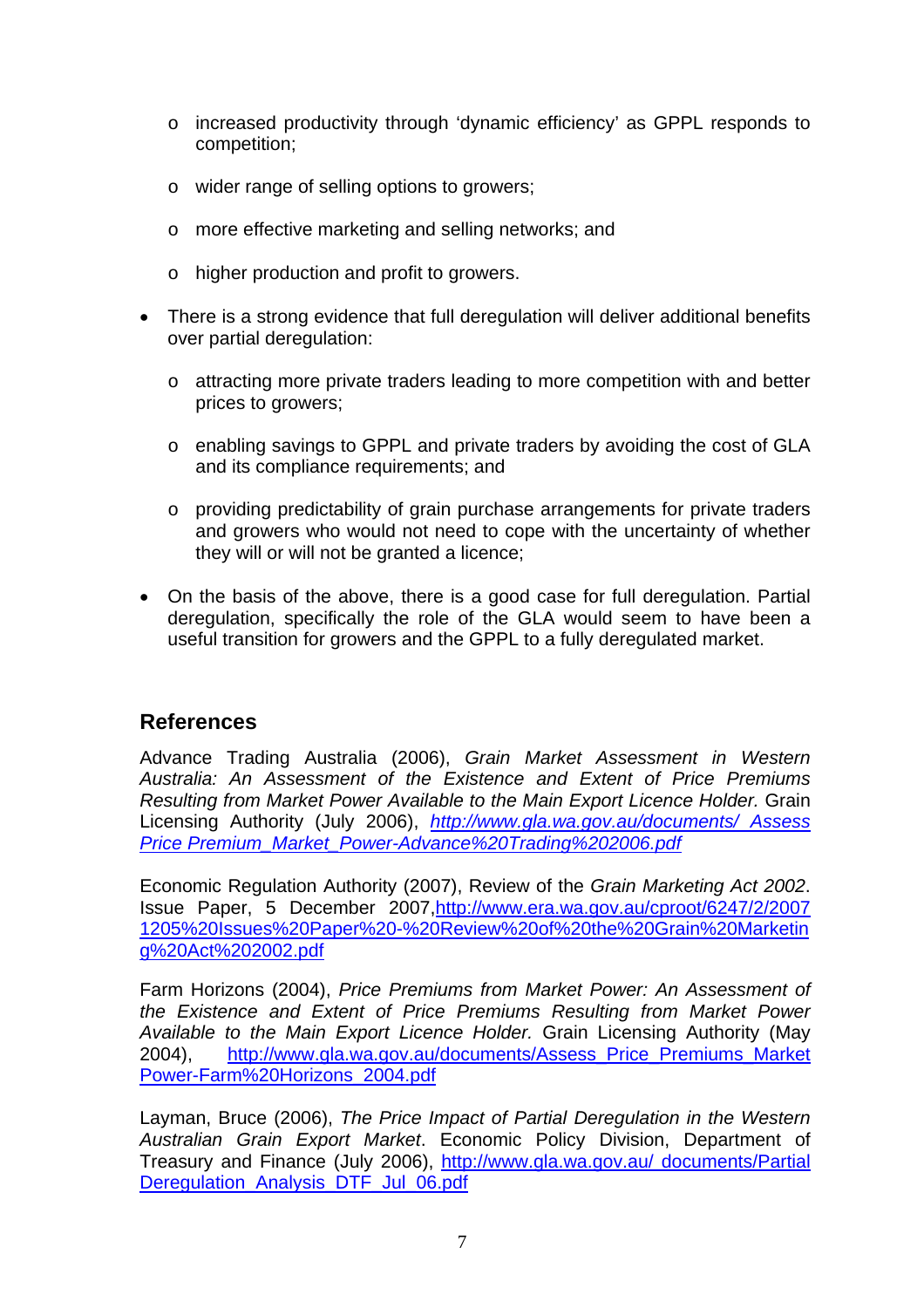RSM Bird Cameron (2005), *Review of the Benefits and Costs of the Operations of the Grain Marketing Act 2002 and the Grain Licensing Authority*. Grain Licensing Authority (January 2005), [http://www.gla.wa.gov.au/ documents/](http://www.gla.wa.gov.au/%20documents/%20Benefits_Costs_GLA%20CameronBird2005.pdf)  [Benefits\\_Costs\\_GLA CameronBird2005.pdf](http://www.gla.wa.gov.au/%20documents/%20Benefits_Costs_GLA%20CameronBird2005.pdf)

Storey Marketing Services (2005), *Grain Marketing in Western Australia: An Assessment of the Existence and Extent of Price Premiums which Result from Market Power Available to the Main Export Licence Holder*. Grain Licensing Authority (August 2005), [http://www.gla.wa.gov.au/documents/Assess\\_Price](http://www.gla.wa.gov.au/documents/Assess_Price%20Premiums_Market_Power-Storey_2005.pdf)  [Premiums\\_Market\\_Power-Storey\\_2005.pdf](http://www.gla.wa.gov.au/documents/Assess_Price%20Premiums_Market_Power-Storey_2005.pdf)

Wilkins, A., D'Antuono, M. and Henderson, J. (2006), *Analysis on the Impact of Special Export Licences on Prescribed Grain Cash Prices in Western Australia.* Department of Agriculture and Food (June 2006), [http://www.gla.wa.gov.au/](http://www.gla.wa.gov.au/%20documents/SEL_Impact_Cash_Prices_DAFWA_June06.pdf)  [documents/SEL\\_Impact\\_Cash\\_Prices\\_DAFWA\\_June06.pdf](http://www.gla.wa.gov.au/%20documents/SEL_Impact_Cash_Prices_DAFWA_June06.pdf)